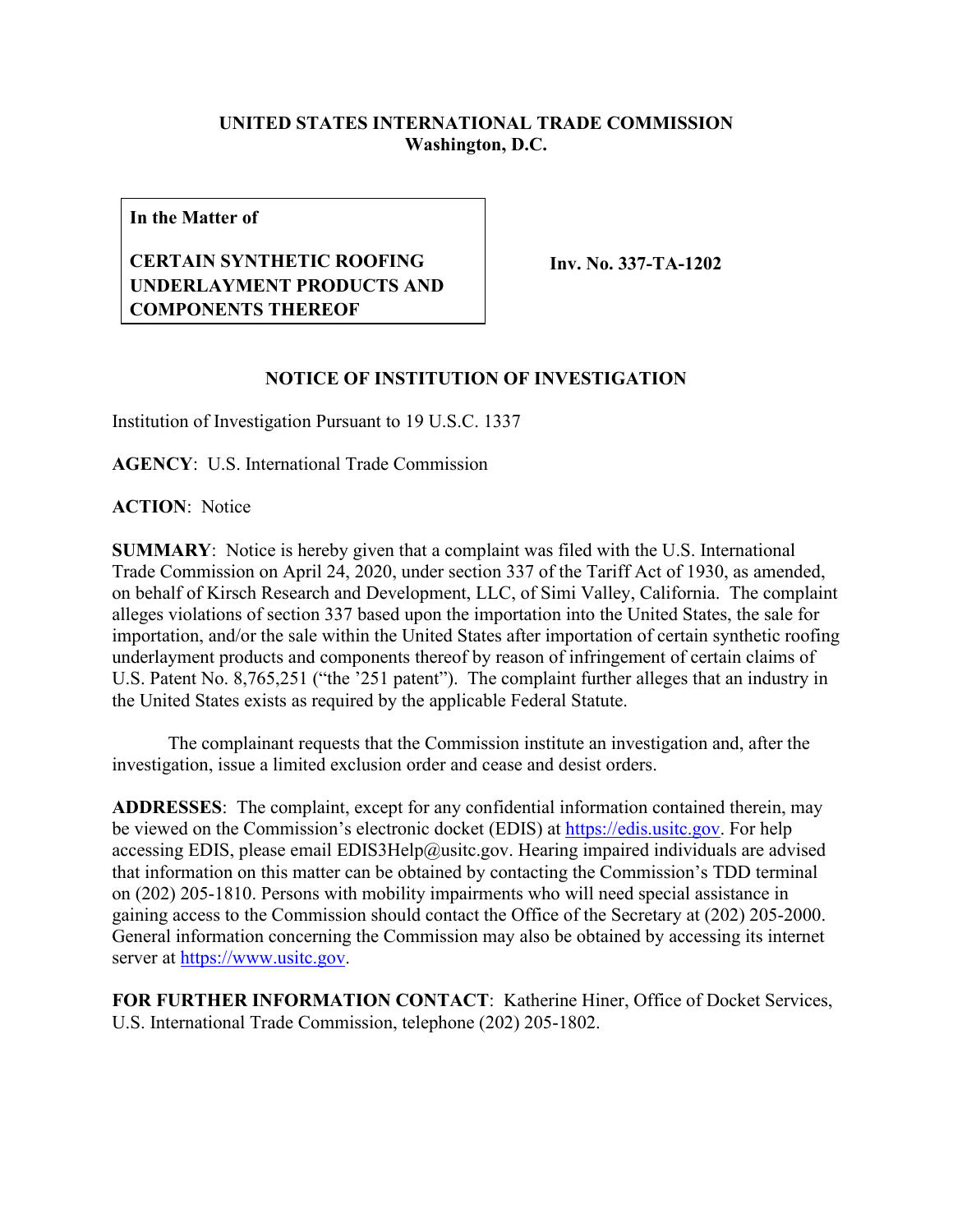## **SUPPLEMENTARY INFORMATION**:

**AUTHORITY**: The authority for institution of this investigation is contained in section 337 of the Tariff Act of 1930, as amended, 19 U.S.C. 1337, and in section 210.10 of the Commission's Rules of Practice and Procedure, 19 C.F.R. 210.10 (2020).

**SCOPE OF INVESTIGATION**: Having considered the complaint, the U.S. International Trade Commission, on May 26, 2020, **ORDERED THAT** –

(1) Pursuant to subsection (b) of section 337 of the Tariff Act of 1930, as amended, an investigation be instituted to determine whether there is a violation of subsection (a)(1)(B) of section 337 in the importation into the United States, the sale for importation, or the sale within the United States after importation of certain products identified in paragraph (2) by reason of infringement of one or more of claims 1-19 of the '251 patent; and whether an industry in the United States exists as required by subsection (a)(2) of section 337;

(2) Pursuant to section 210.10(b)(1) of the Commission's Rules of Practice and Procedure, 19 C.F.R. 210.10(b)(1), the plain language description of the accused products or category of accused products, which defines the scope of the investigation, is "synthetic materials that are installed between a roof support deck and the outer surface of a roof and incorporate an innovative multi-layer structure and compositions to provide improved slipresistance, weather-resistance, and structural integrity that is safer, easier to install, and lasts longer."

(3) For the purpose of the investigation so instituted, the following are hereby named as parties upon which this notice of investigation shall be served:

(a) The complainant is:

Kirsch Research and Development, LLC 1296 Patricia Avenue Simi Valley, CA 93065

(b) The respondents are the following entities alleged to be in violation of section 337, and is/are the parties upon which the complaint is to be served:

> Atlas Roofing Corporation 2000 RiverEdge Parkway Atlanta, GA 30328

 CertainTeed Corporation 20 Moores Road Malvern, PA 19355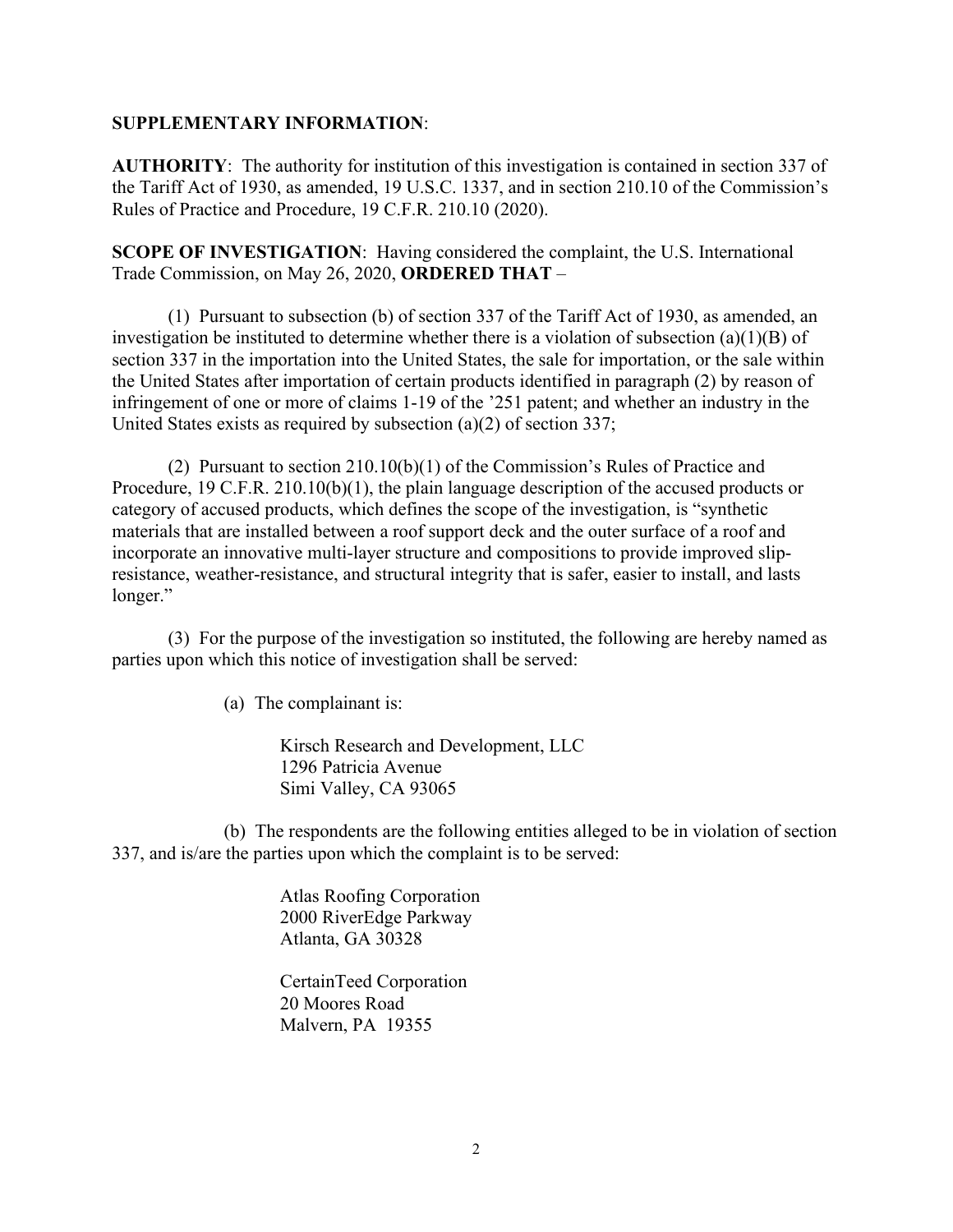Dupont De Nemours, Inc. 974 Centre Road Wilmington, DE 19805

E. I. Du Pont De Nemours and Company 974 Centre Road Wilmington, DE 19805

Epilay, Inc. 21175 South Main Street, E1 Unit C, Carson, CA 90745

GAF Corporation 1 Campus Drive Parsippany, NJ 07054

InterWrap Corp. 1 Owens Corning Parkway Toledo, OH 43659

Owens Corning 1 Owens Corning Parkway Toledo, OH 43659

Owens Corning Roofing & Asphalt, LLC 1 Owens Corning Parkway Toledo, OH 43659

System Components Corporation 50 SE Bush Street Issaquah, WA 98027

Tamko Building Products, LLC 220 W. 4th Street Joplin, MO 64801

(4) For the investigation so instituted, the Chief Administrative Law Judge, U.S. International Trade Commission, shall designate the presiding Administrative Law Judge.

The Office of Unfair Import Investigations will not participate as a party in this investigation.

Responses to the complaint and the notice of investigation must be submitted by the named respondents in accordance with section 210.13 of the Commission's Rules of Practice and Procedure, 19 C.F.R. 210.13. Pursuant to 19 C.F.R. 201.16(e) and 210.13(a), as amended in 85